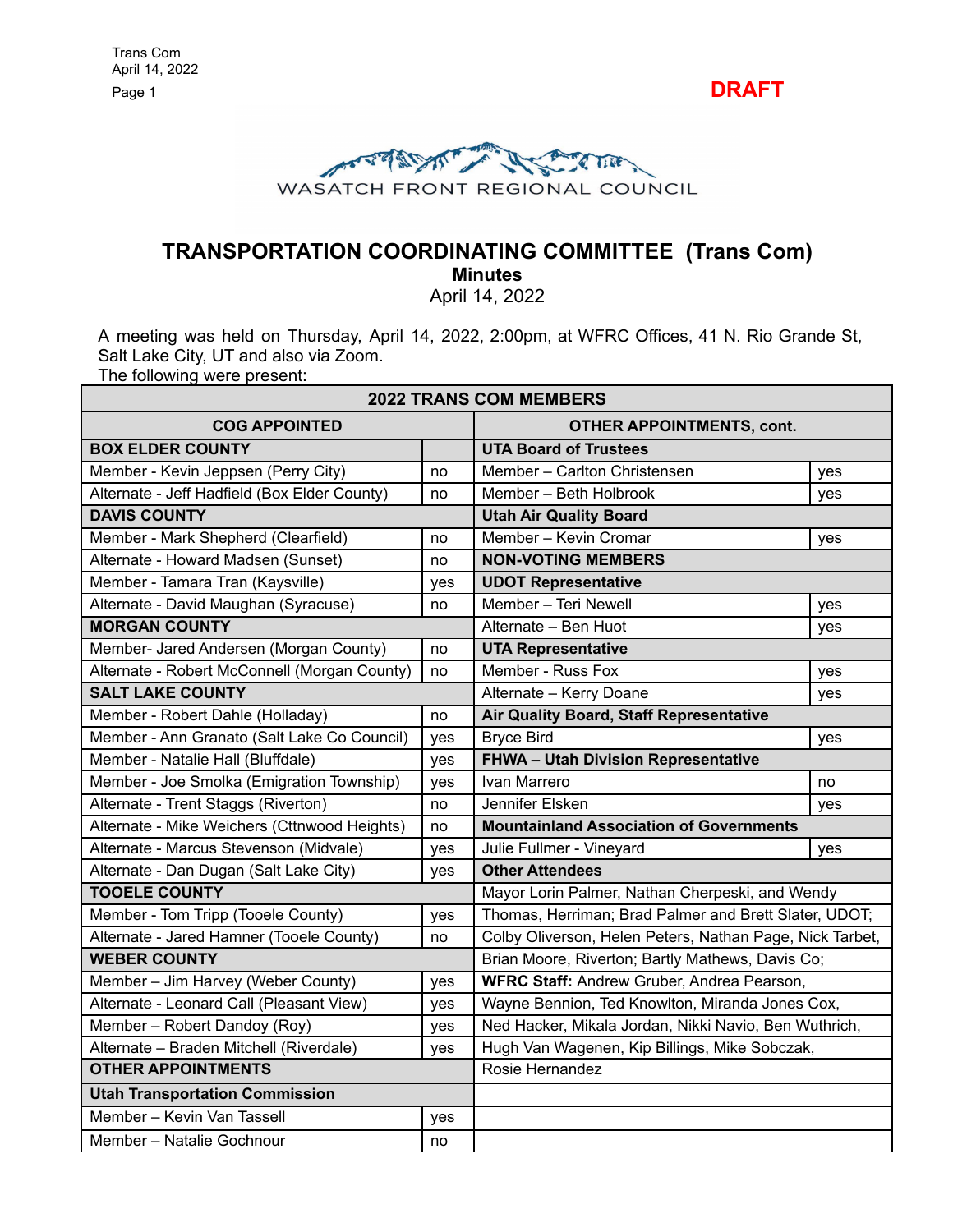## Page <sup>2</sup> **DRAFT**

**1. Introductions and Consent Agenda [00:00:02 to 00:04:02, not captured on recording]** Commissioner Jim Harvey, Vice Chair, called the meeting to order at 2:02pm. Introductions were made, via roll call for virtual attendees and around the room for those in person. Commissioner Harvey brought attention to the minutes of the February 17 Trans Com meeting and asked if there were any questions or comments. There were none. Councilmember Tom Tripp made a motion that the minutes of the meeting be approved as written. UTA Trustee Beth Holbrook seconded the motion, and the voting was unanimous in the affirmative.

## **2. Chair's Report [00:04:04]**

Commissioner Harvey introduced Ben Huot, UDOT, who provided an update on the anticipated schedule for project recommendations and approvals in the state Transportation Investment Funds. **[00:16:24]** Commissioner Harvey then turned the time to Wayne Bennion, WFRC, for an update on available federal funding opportunities. **[00:20:32]** Commissioner Harvey also introduced two new members of Trans Comm: Mayor Tami Tran and Councilmember Dan Dugan.

## **3. Public Comment [00:20:32]**

Commissioner Harvey opened the meeting up for public comments. There were no public comments.

## **4. Transportation Improvement Program (TIP) [00:20:57]**

## **a. Report on Board Modifications to the 2022-2027 TIP**

Commissioner Harvey reported that since the last meeting of Trans Com, WFRC received requests to modify the current 2022-2027 Transportation Improvement Program (TIP). This modification was approved by the Regional Council at their March meeting and by the Utah Transportation Commission. Commissioner Harvey reminded the group that if they have any questions or concerns, they can reach out to WFRC staff.

## **b. ACTION: Board Modifications to the 2022-2027 TIP [00:23:24]**

Commissioner Harvey turned the time to Ben Wuthrich, WFRC, who stated that there were new requests received to modify the 2022-2027 Transportation Improvement Program (TIP). This modification requires action from Trans Com and the Transportation Commission but does not require a new air quality conformity analysis or a 30-day public comment period. Mr. Wuthrich briefly discussed each project. **[00:33:14]** Councilmember Tom Tripp made a motion to approve the resolution to modify the 2022-2027 TIP as requested. Mayor Joe Smolka seconded the motion, and the affirmative vote was unanimous.

#### **c. ACTION: Recommendation to Approve projects for Draft 2023-2028 Surface Transportation Program (STP) [00:33:48]**

Mr. Wuthrich continued his report by discussing the STP projects recommended by the Trans Com Technical Advisory Committees (TACs). The annual apportionments for STP funds are projected to be approximately \$22.4M through the year 2028 in the Salt Lake/ West Valley Area and \$10,780,000 in the Ogden/ Layton Area. Given the mix of project cost overruns and project cost savings, programming efficiencies, and an increase of the federal funding allocations from the new transportation bill "Infrastructure Investment and Jobs Act" (IIJA), there is an estimated \$31,366,800 available to program in the Salt Lake/ West Valley Area, and \$16,461,200 available in the Ogden/ Layton Area for the year 2028. **[01:20:20]** Mr. Kevin Cromar, Air Quality Board, made a motion to recommend that the Regional Council approve the projects that have been discussed and reviewed for funding through the 2023-2028 Surface Transportation Program. Mayor Joe Smolka seconded the motion, and the affirmative vote was unanimous**.**